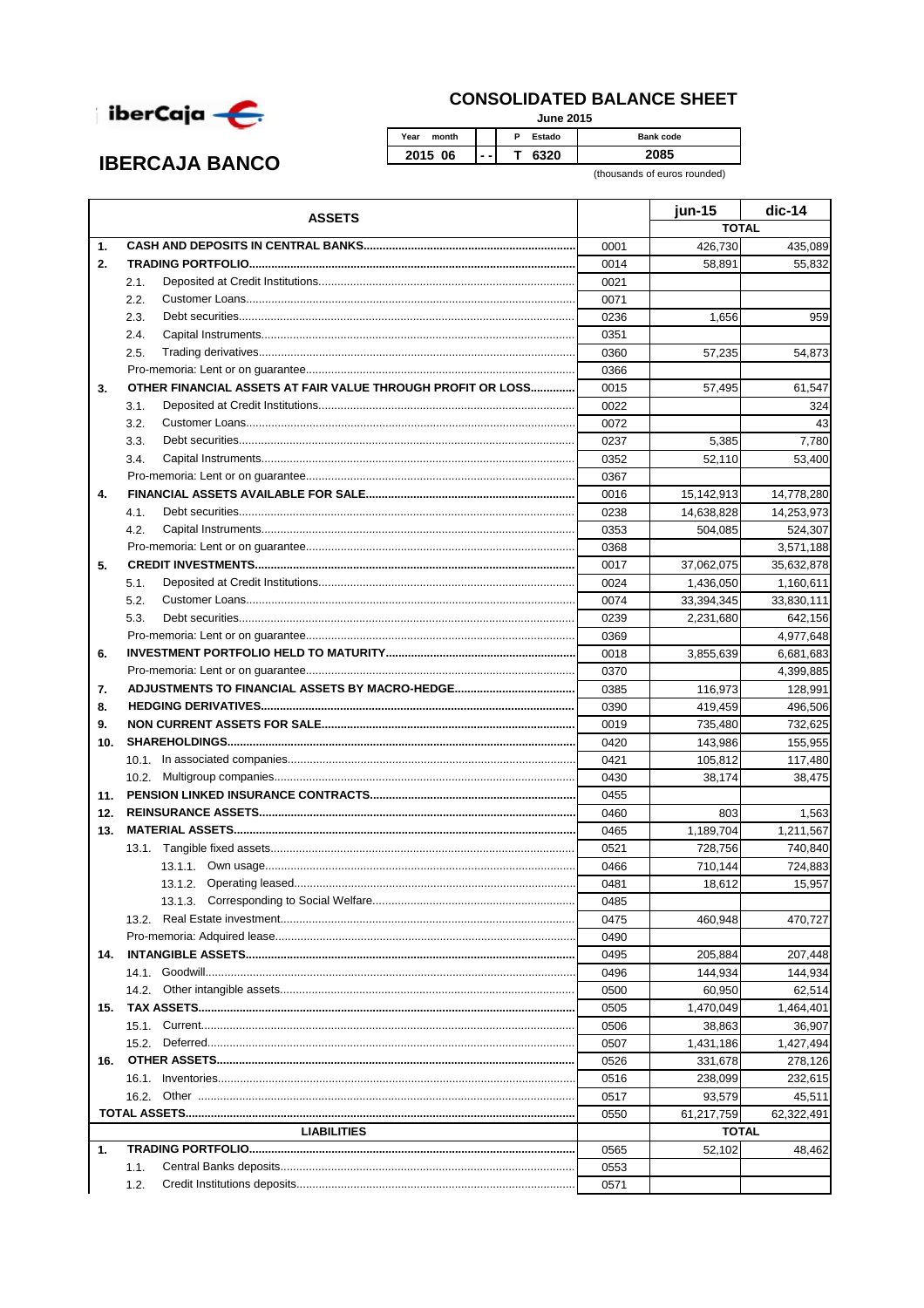

**IBERCAJA BANCO** 

## **CONSOLIDATED BALANCE SHEET**

**June 2015**

| Year<br>month |     | Estado<br>D | <b>Bank code</b> |
|---------------|-----|-------------|------------------|
| 2015<br>06    | - - | 6320        | 2085             |

(thousands of euros rounded)

|     | 1.3. |                                                                          | 0616 |              |            |
|-----|------|--------------------------------------------------------------------------|------|--------------|------------|
|     | 1.4. |                                                                          | 0766 |              |            |
|     | 1.5. |                                                                          | 0795 | 52,102       | 48,462     |
|     | 1.6. |                                                                          | 0800 |              |            |
|     | 1.7. |                                                                          | 0861 |              |            |
| 2.  |      | OTHER FINANCIAL LIABILITIES AT FAIR VALUE THROUGH PROFIT OR LOSS         | 0566 |              |            |
|     | 2.1. |                                                                          | 0552 |              |            |
|     | 2.2. |                                                                          | 0572 |              |            |
|     | 2.3. |                                                                          | 0617 |              |            |
|     | 2.4. |                                                                          | 0767 |              |            |
|     | 2.5. |                                                                          | 0842 |              |            |
|     | 2.6. |                                                                          | 0862 |              |            |
| 3.  |      |                                                                          | 0568 | 49,773,606   | 50,824,160 |
|     | 3.1. |                                                                          | 0554 | 2,652,073    | 4,848,302  |
|     | 3.2. |                                                                          | 0574 | 5,475,561    | 3,241,613  |
|     | 3.3. |                                                                          | 0619 | 38,974,246   |            |
|     | 3.4. |                                                                          |      |              | 39,868,562 |
|     |      |                                                                          | 0769 | 1,017,158    | 1,631,249  |
|     | 3.5. |                                                                          | 0844 | 556.519      | 556,574    |
|     | 3.6. |                                                                          | 0865 | 1,098,049    | 677,860    |
| 4.  |      |                                                                          | 0890 | 4,944        | 6,668      |
| 5.  |      |                                                                          | 0895 | 873,285      | 604,912    |
| 6.  |      |                                                                          | 0569 |              |            |
| 7.  |      |                                                                          | 0910 | 6,912,340    | 7,103,517  |
| 8.  |      |                                                                          | 0915 | 414,130      | 352,183    |
|     | 8.1. |                                                                          | 0916 | 171.065      | 172.755    |
|     | 8.2. |                                                                          | 0922 | 10,336       | 10,307     |
|     | 8.3. |                                                                          | 0923 | 25,748       | 26,027     |
|     | 8.4. |                                                                          | 0927 | 206,981      | 143,094    |
| 9.  |      |                                                                          | 0930 | 367,118      | 413,296    |
|     | 9.1. |                                                                          | 0931 | 17,287       | 5,907      |
|     | 9.2. |                                                                          | 0932 | 349,831      | 407,389    |
| 10. |      |                                                                          | 0941 |              |            |
| 11. |      |                                                                          | 0956 | 105,575      | 147,697    |
| 12. |      |                                                                          | 0961 |              |            |
|     |      |                                                                          | 1000 | 58,503,100   | 59,500,895 |
|     |      | <b>NET WORTH</b>                                                         |      | <b>TOTAL</b> |            |
| 1.  |      |                                                                          | 1020 | 2,586,723    | 2,518,359  |
|     | 1.1. |                                                                          | 1021 | 2,611,730    | 2,611,730  |
|     |      | 1.1.1.                                                                   | 1022 | 2,611,730    | 2,611,730  |
|     |      |                                                                          | 1027 |              |            |
|     | 1.2. |                                                                          | 1030 |              |            |
|     | 1.3. |                                                                          | 1031 | $-94.683$    | $-244,024$ |
|     |      | 1.3.1.                                                                   | 1033 | $-6,302$     | -161,037   |
|     |      | Reserves/ losses from companies accounted by Equity method<br>1.3.2.     | 1036 | $-88,381$    | $-82,987$  |
|     | 1.4. |                                                                          | 1040 |              |            |
|     |      | 1.4.1.                                                                   | 1041 |              |            |
|     |      | 1.4.2.<br>Cuotas participativas and associated funds (just Saving Banks) | 1055 |              |            |
|     |      |                                                                          |      |              |            |
|     |      | 1.4.3.                                                                   | 1042 |              |            |
|     | 1.5. |                                                                          | 1050 |              |            |
|     | 1.6. |                                                                          | 1065 | 69,676       | 150,653    |
|     | 1.7. |                                                                          | 1070 |              |            |
| 2.  |      |                                                                          | 1005 | 127,370      | 302,710    |
|     | 2.1. |                                                                          | 1006 | 402,064      | 672,133    |
|     | 2.2. |                                                                          | 1011 |              | -98        |
|     | 2.3. |                                                                          | 1012 |              |            |
|     | 2.4. |                                                                          | 1013 |              |            |
|     |      |                                                                          | 1014 |              |            |